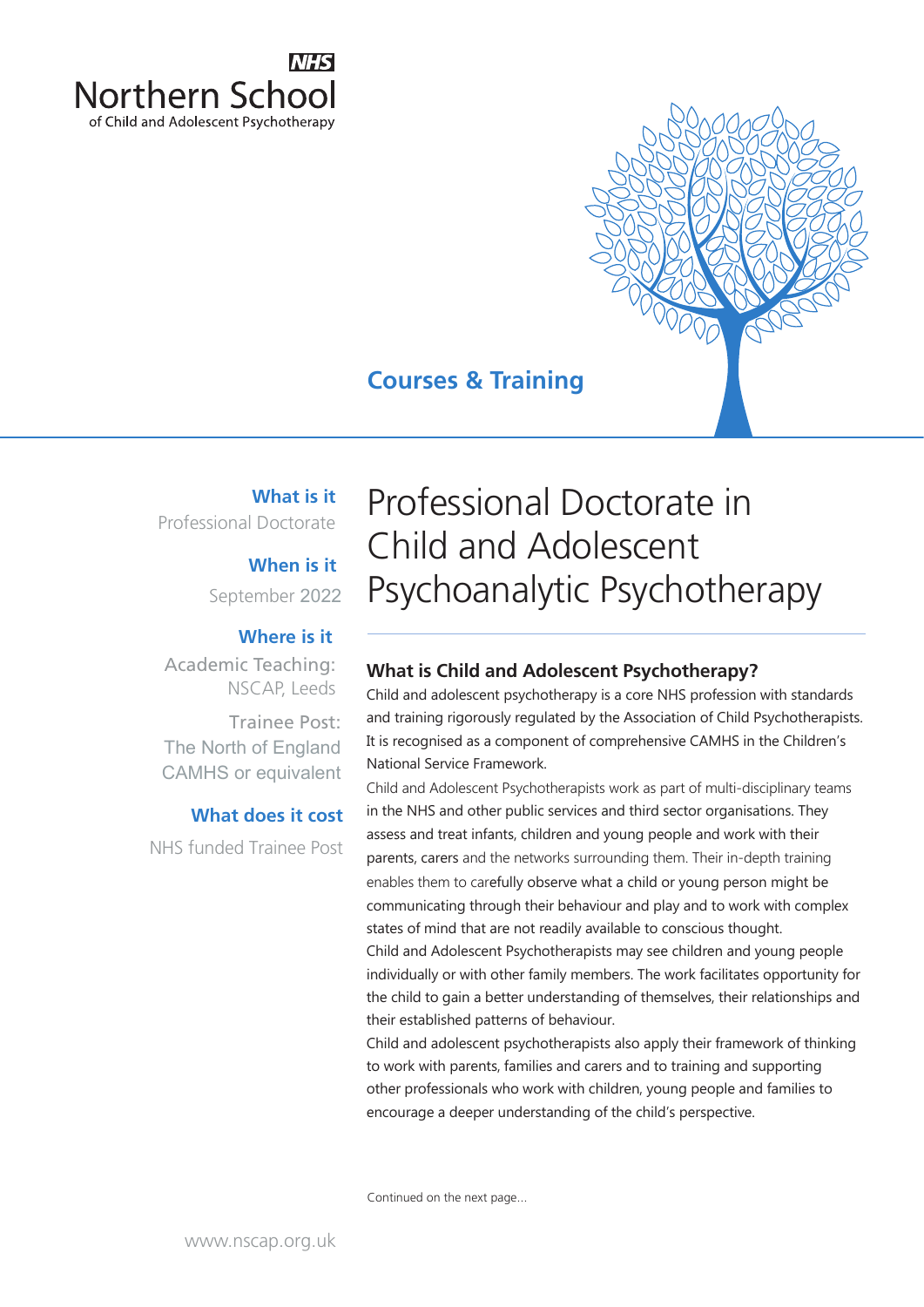

# **at NSCAP**

### **Professional Doctorate in Child and Adolescent Professional Doctorate in Child**<br>**Psychoanalytic Psychotherapy Psychoanalytic Psychotherapy**

The clinical training in child and adolescent psychotherapy offered by NSCAP is funded by Health Education England in the north of England.

The training that NSCAP provides is fully accredited by the Association of Child Psychotherapists (ACP). The trainees undergo a rigorous training that includes teaching, supervision, personal psychoanalysis and a salaried trainee child and adolescent psychotherapy post in a CAMHS service in one of the NHS Trusts in the region, or equivalent third sector organisation (see below for more information).

The training programme enables trainees to develop the clinical expertise and research skills needed to prepare them for practice as a professional Child and Adolescent Psychotherapist, eligible for membership of the ACP.

The training provides an academic as well as a professional qualification. Trainees are registered on the Professional Doctorate in Child and Adolescent Psychoanalytic Psychotherapy with the Tavistock and Portman NHS Trust and the University of Essex.

**Training elements 01. Funded 4-year Trainee Child and Adolescent Psychotherapist Post:** The clinical work under supervision is gained through a training post in an NHS CAMHS team or third sector organisation. Trainees are employed on a full-time fixed term contract for the purposes of training. NSCAP provides the trust with funding to cover the trainee's salary at Agenda for Change Band 6 and other agreed expenses. The period of training is four years. In certain specific circumstances it may be possible for trainees to undertake the training on 0.8 wte.

> Each year we seek to have geographical spread of posts across the North West, North East and Yorkshire and the Humber regions.

Since 2020 NSCAP has been commissioned to significantly increase the number of training posts. This is part of the NHS Long Term Plan to develop the child and adolescent mental health work force.

Continued on the next page...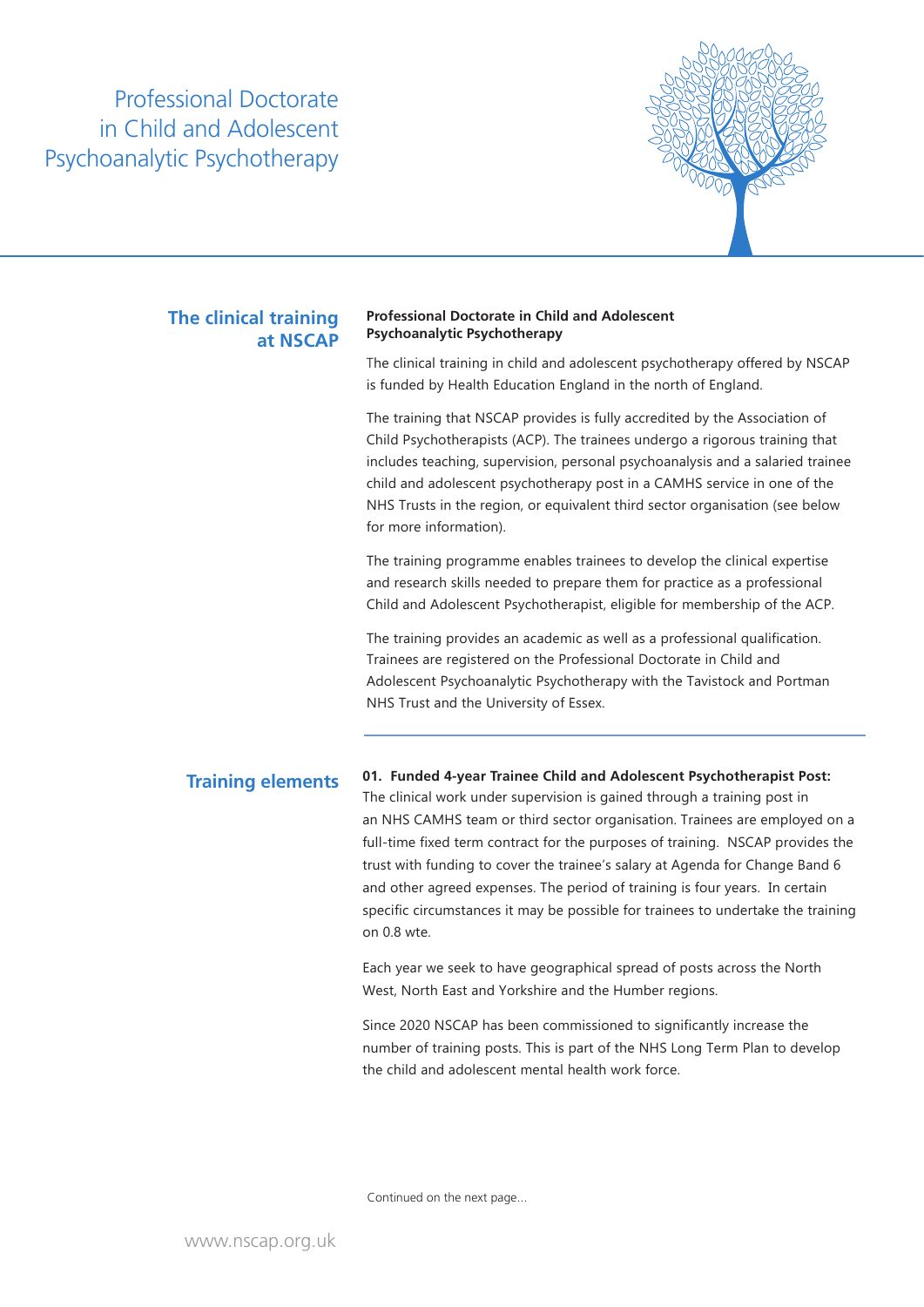

### **Training elements (continued)**

#### **02. Personal Psychoanalysis:**

Personal analysis makes a central contribution to the trainee's growth and development. It enables trainees to further their awareness, understanding and tolerance of unknown parts of their personality and enhances their sensitivity and capacity to reflect on their cases. Trainees are expected to have a minimum of four sessions of analysis per week for the period of their training. Prospective candidates for training are encouraged to enter into personal therapy before training. Upon qualification, Child and Adolescent Psychotherapists find continued personal therapy useful for a period of time. NSCAP reimburses the costs of trainee's analysis direct to the trainee, up to an agreed maximum, over the course of training.

#### **03. Teaching & Supervision:**

A full day of clinical, research and theory seminars and supervisions take place each Thursday during term time. Commitment to in-person attendance is required as part of the training post. Since the Covid-19 Pandemic, a combined model of on-site teaching at NSCAP and online learning is offered which can adapt to respond to national and Trust Covid safety guidelines.

The "taught" elements of the training cover: human growth and development; disturbance of development and psychopathology; psychoanalytic theories; psychotherapy treatment techniques; and knowledge of relevant research, outcome studies and evidence based methodologies. Trainees have one session each week (½ day) or the equivalent, for research study. Trainees receive weekly supervision for each of their three intensive cases.

Applying for the NSCAP encourages applications from people with a diverse range **clinical training** of professional backgrounds; and from all sections of society. The ACP Training Council sets out the requirements for training in child psychotherapy and monitors the quality of each training school's delivery of the training.

#### These requirements consist of:

#### **01. Academic requirements**

Child psychotherapy is a graduate entry profession. All candidates must have completed a course of studies in Psychoanalytic Observational Studies or equivalent as this is a pre-clinical requirement for training. In northern England, the Psychoanalytic Observational Studies PG Dip/MA is provided by NSCAP in Leeds and validated by the University of Leeds. Equivalent courses are provided at various locations across the UK.

The pre-clinical training course offers participants the opportunity to develop observational skills within a psychoanalytic framework and to apply this in their professional work. The course is relevant to teachers, psychologists, child and

Continued on the next page...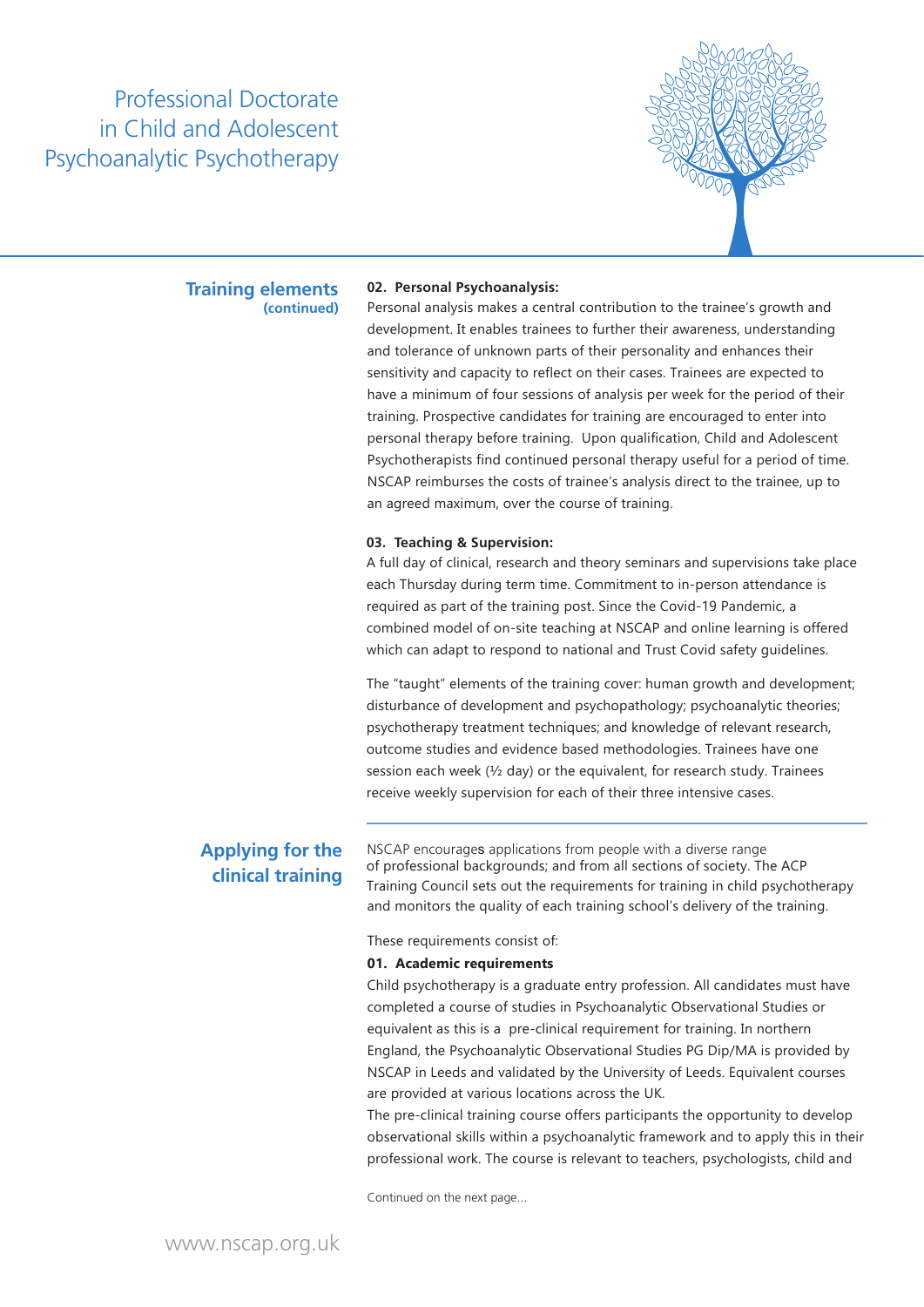

## **Applying for the clinical training (continued)**

adolescent psychiatrists, social workers, occupational therapists, nurses and allied professional disciplines. Candidates who do not have an honours degree must complete the pre-clinical course to Masters Degree level.

Applicants are invited to meet with their Observation Course tutor to discuss their intention to apply for training and any need they may have for additional experience to meet entry requirements prior to application. Applicants who have undertaken the Observation course at a training establishment other than Leeds are welcome to apply to NSCAP for the clinical training, but may have to complete additional requirements prior to acceptance.

#### **02. Work experience**

Trainees are required to have substantial experience of working with children and adolescents of varying ages. This experience may have been gained in a number of settings; including health, education and social care.

### **03. Personal suitability**

Whilst completion of the course in Psychoanalytic Observational Studies is a pre-requisite for application to the clinical training, this does not in itself guarantee that applications will be successful. Applicants are expected to demonstrate at interview personal suitability to undertake clinical training in psychoanalytic work with children and young people.

### **04. Personal analysis**

Although it is not a definite requirement for applicants to have had analysis or psychoanalytic psychotherapy during the pre-clinical course, it is strongly recommended that once or twice weekly treatment is undertaken in this period. If this has not been possible, one or more consultations with a training analyst or psychoanalytic psychotherapist recognised by NSCAP and the ACP is considered to be a necessary part of the process of making an application to the clinical training. This will help potential trainees understand something of the process of personal analysis and enable them to make a more informed decision about whether they are ready to apply.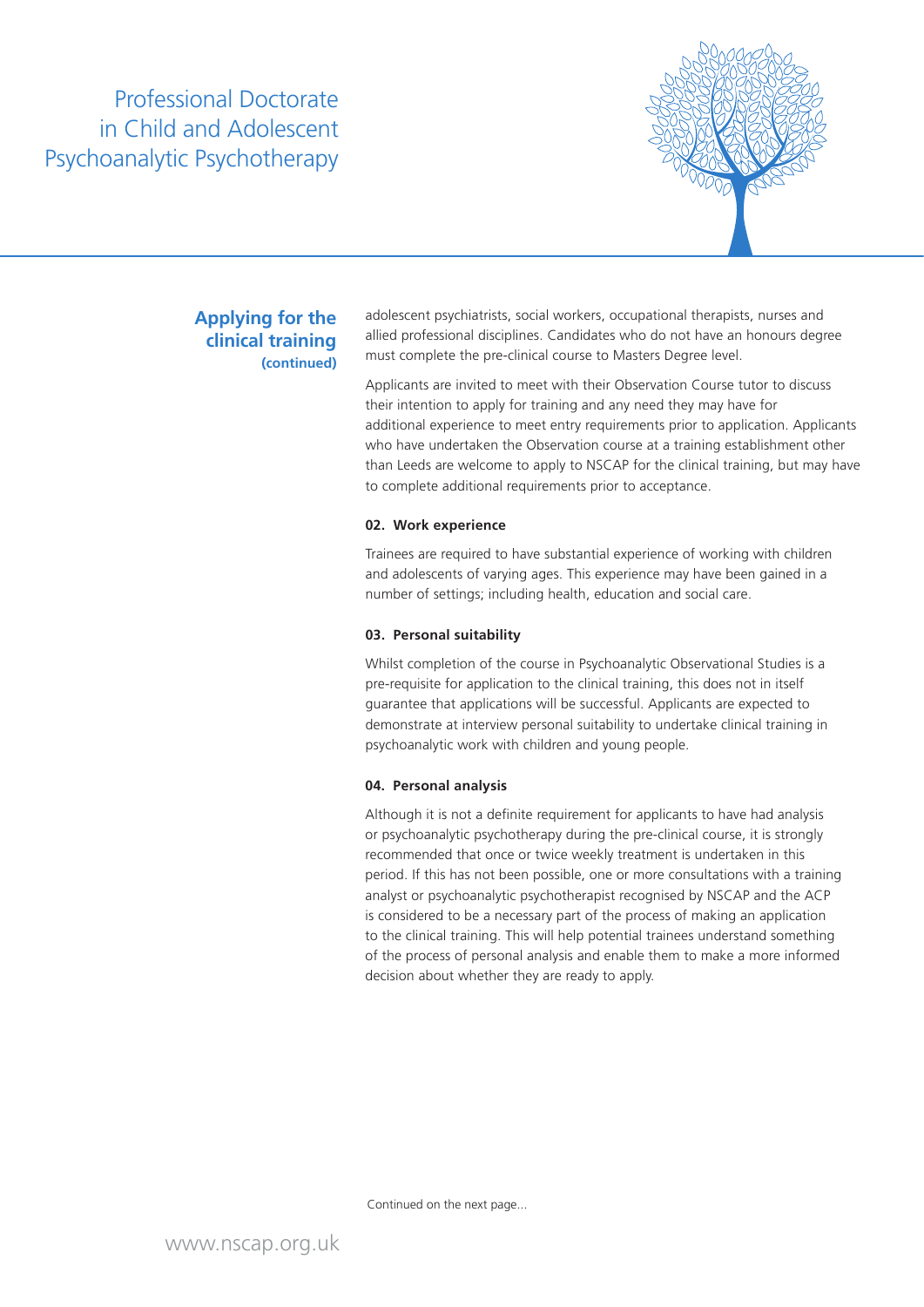

| <b>Cost</b>                | 01. NHS Trainee Child and Adolescent Psychotherapist post<br>Clinical trainees are employed on fixed term NHS contacts (for the purposes<br>of training) for a period of four years. The funding level is Agenda for Change<br>Band 6 plus other agreed expenses. |
|----------------------------|-------------------------------------------------------------------------------------------------------------------------------------------------------------------------------------------------------------------------------------------------------------------|
|                            | 02. University Registration<br>University Registration fees for the Professional Doctorate are funded.                                                                                                                                                            |
|                            | 03. Analysis<br>Analysis costs funded directly to the trainee up to<br>a maximum of £7,500 per year.                                                                                                                                                              |
| <b>Date</b>                | Next intake - September 2022                                                                                                                                                                                                                                      |
| <b>Academic Attendance</b> | Thursdays 30 weeks per year plus additional training days                                                                                                                                                                                                         |
| <b>Venue/s</b>             | Teaching: NSCAP, Leeds<br>Trainee Post: In the North of England, CAMHS or equivalent and third sector<br>organisations                                                                                                                                            |
| <b>Validation</b>          | The professional doctorate is accredited by the University of Essex.                                                                                                                                                                                              |